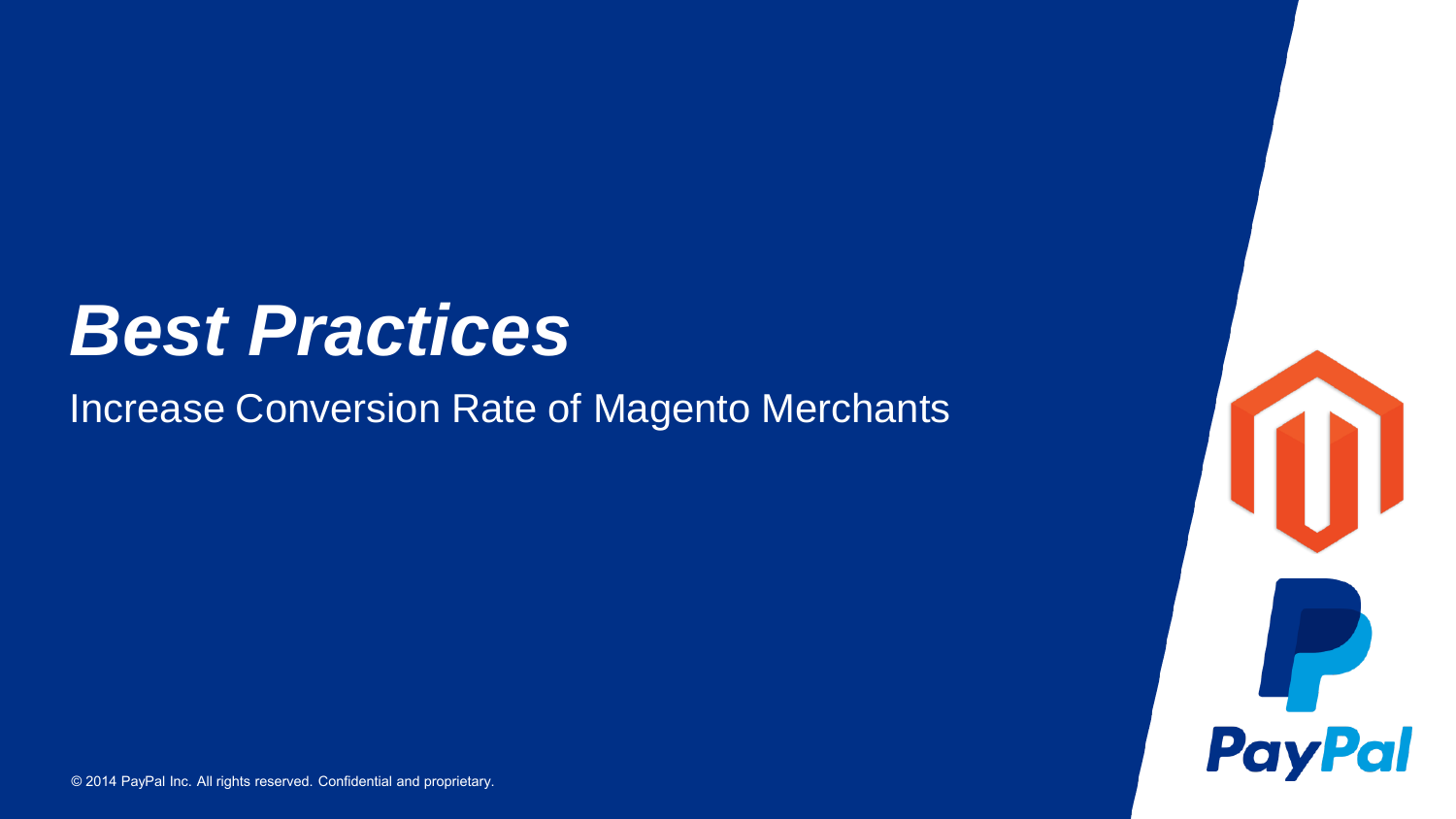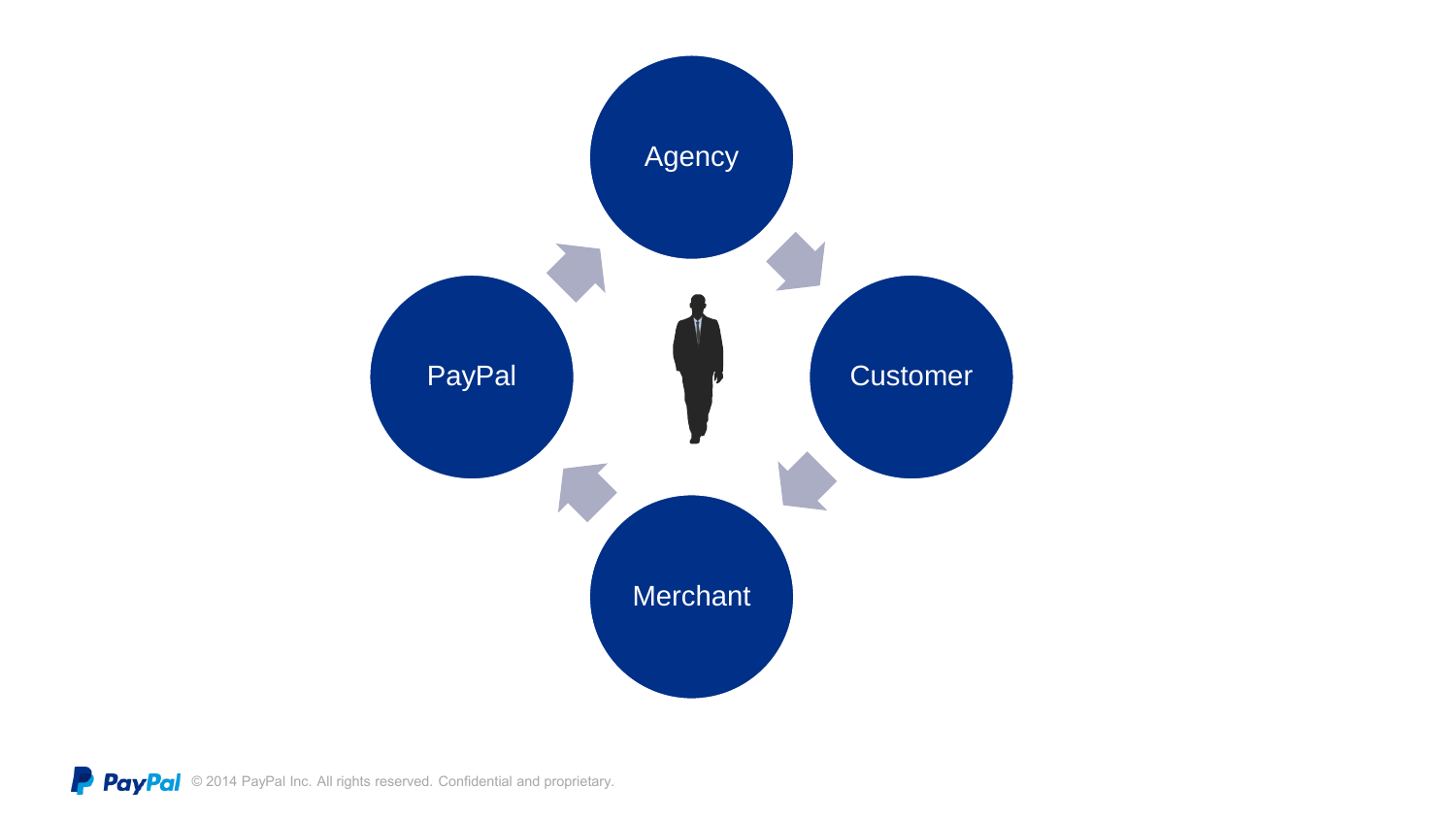## *Reasons of cart abandonment*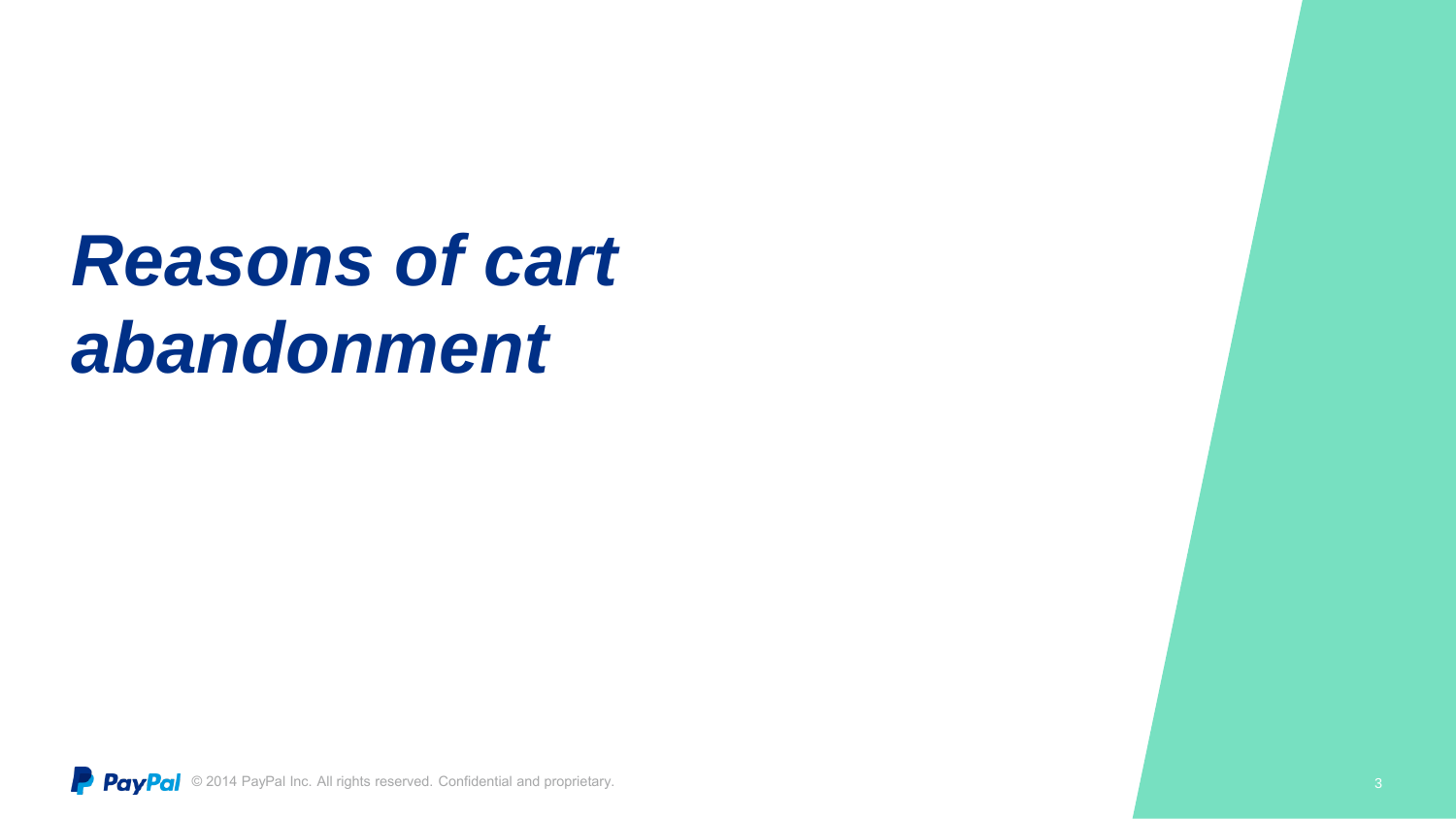#### **How often does it happen?**

7 times out of 10 purchase actions

of internet shoppers openly admit to abandoning a shopping cart without making a purchase

**88%**

**67%** of the shopping carts are abandoned right before the transaction is complete

- Sources:
	- Understanding Shopping Cart Abandonment, Forrester report
	- 4 Comscore: http://www.getelastic.com/shopping-cart-abandonmentstats-infographic/

2014 PayPal Inc. All rights reserved. Confidential and proprietary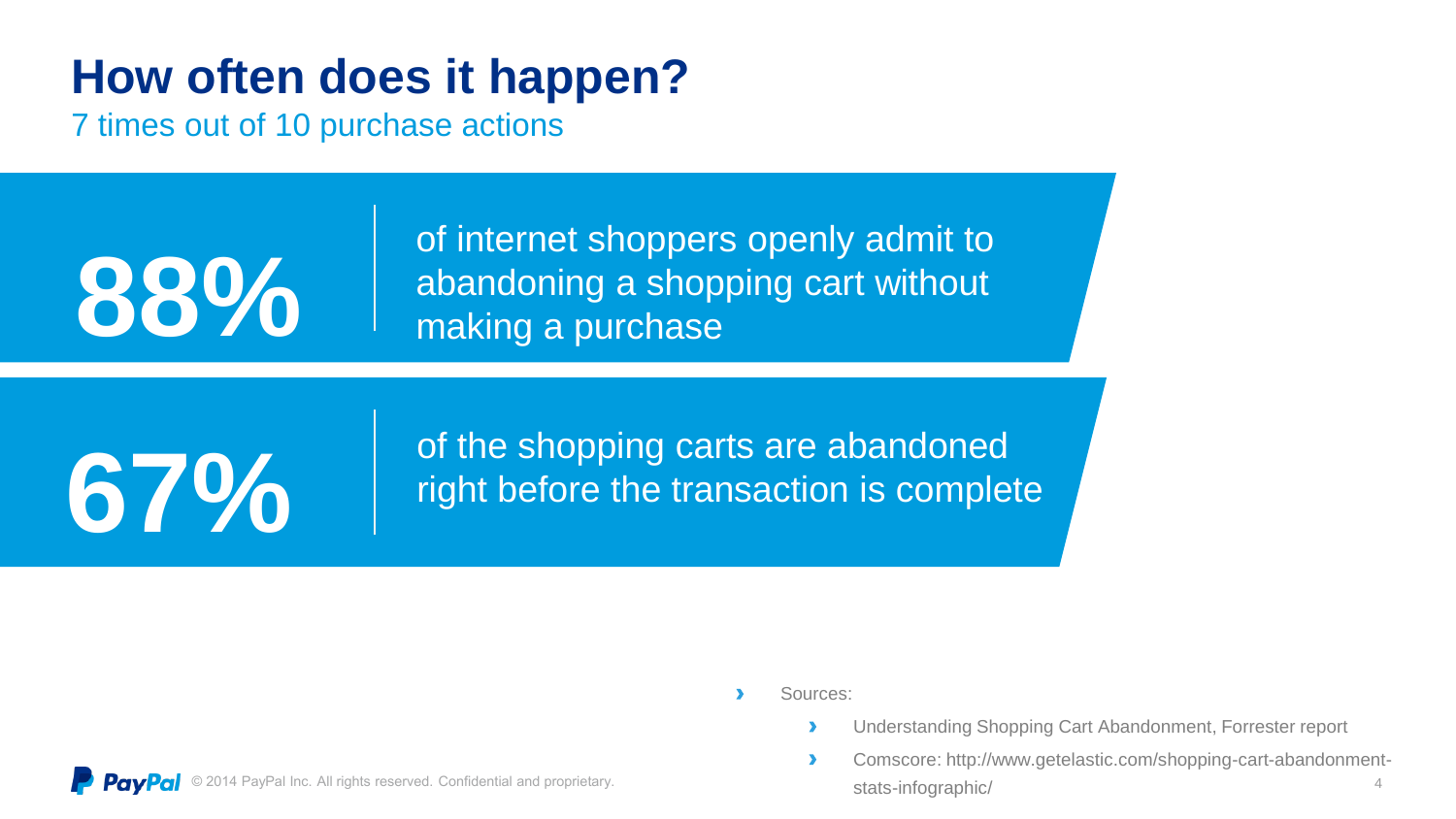#### **Reasons for dropping a cart**

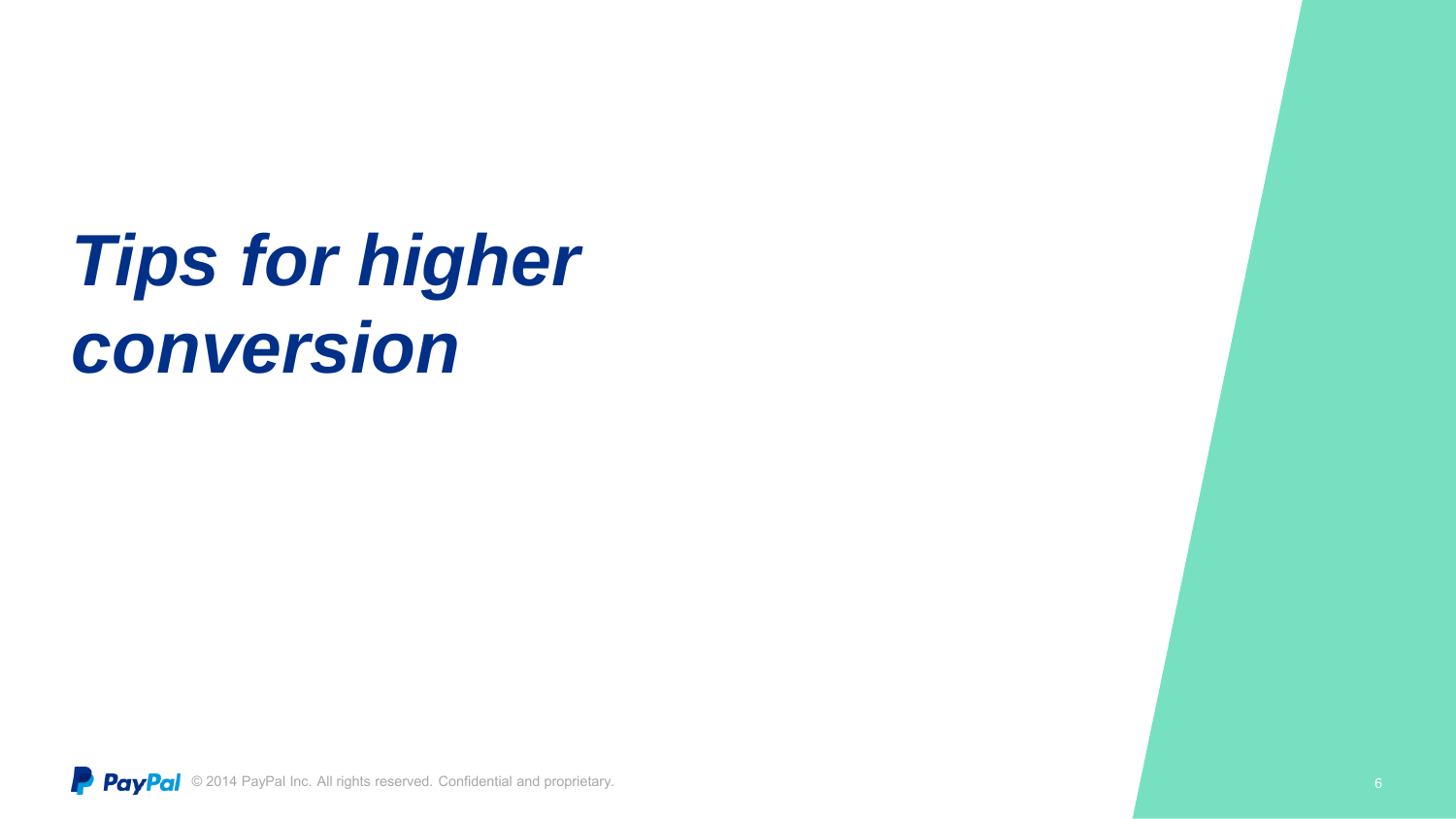

PayPal logo on your home page

PayPal logo on the opening page is  $\blacktriangleright$ the earliest indicator of a reliable merchant



PayPal logo on your product page

Logo on the product page reminds  $\blacktriangleright$ the customer to use PayPal

多数の **HER SWIMWEAR UNDERWEAR HIM SWIMWEAR K** Q Search... GET €5 DISCOUNT ON YOUR NEXT your e-mail please... OK! **PURCHASE, SIGN UP FOR OUR NEWSLETTER** CODDODATE INFODMATION PayPal **VISA** VRICHT @ 2004 2014 RIORN RORC AR AL

**BJÖRN BORG O** 



webshops in 2012.

© 2014 PayPal Inc. All rights reserved. Confidential and proprietary.

Recommendations are based on 6 case studies which involved 269 442 visitors at 6

Bjornborg.com / Vaimo.fi  $\overline{z}$ 

KIDS /

**BRAND** 

 $\blacksquare$ 

**HER**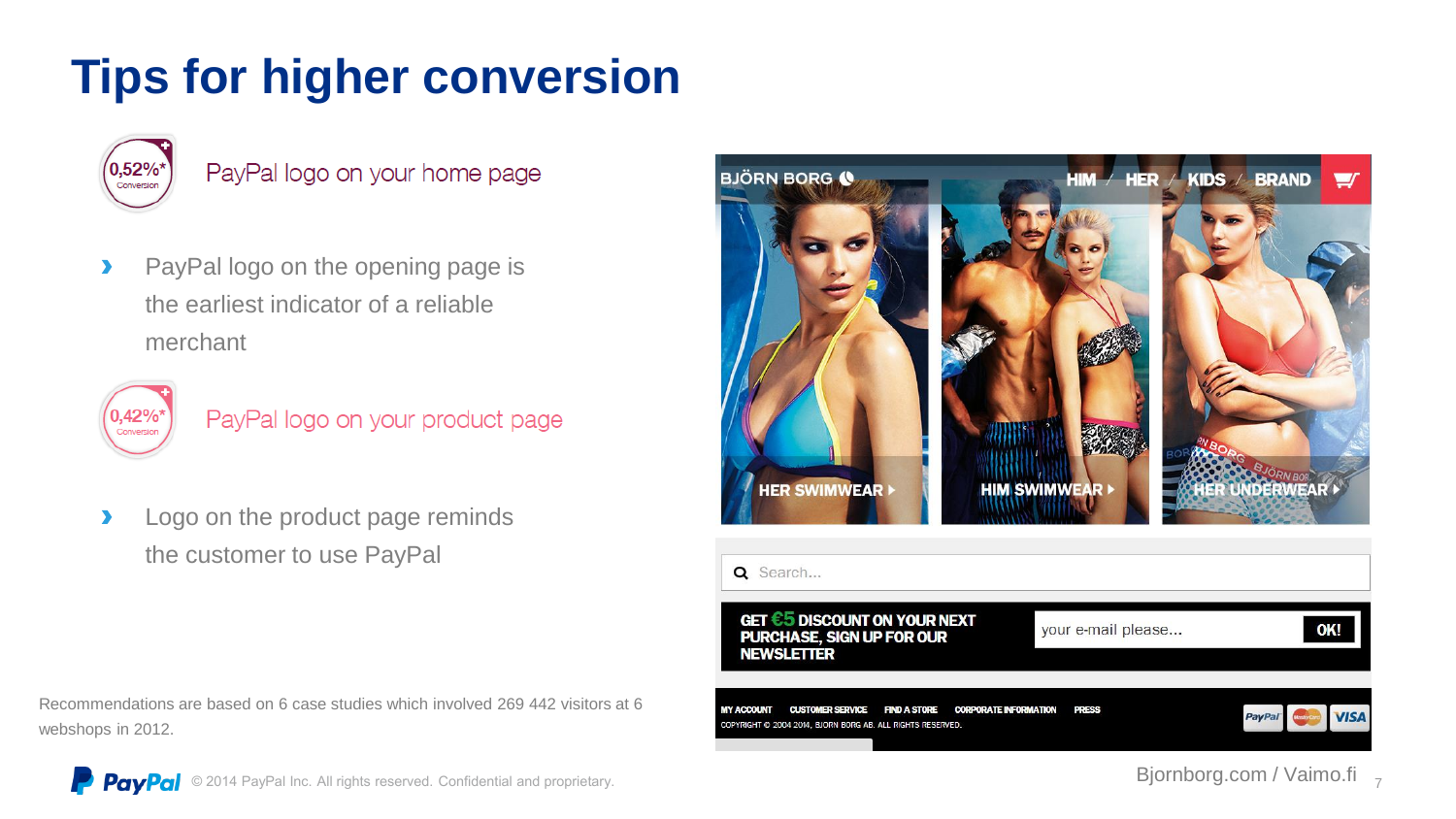**Express Checkout** 

- Express Checkout Shortcut offers a  $\blacktriangleright$ safe and convenient checkout process
- Express Checkout is mobile  $\blacktriangleright$ optimized by default



3,75% Conversion

Your logo in the PayPal payment process



TeraFlex.biz / Inchoo.net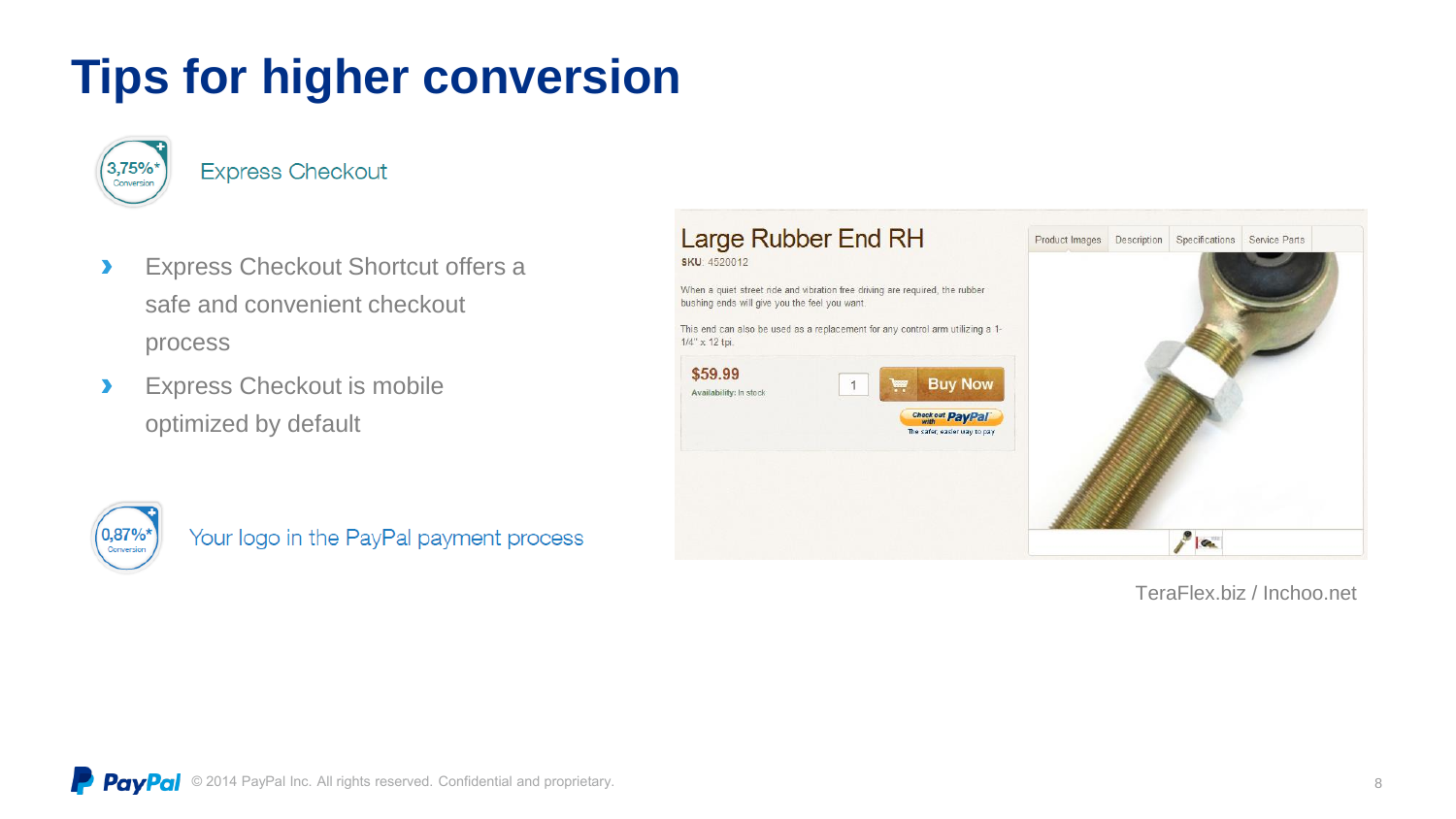0,80% Conversion

Make PayPal the first choice

- Put PayPal as the first payment  $\blacktriangleright$ option in the webshop and increase the conversion
- It's available at  $\blacktriangleright$ *Configuration/Payment Methods/Express Checkout/Sort Order*

| ▲ It is recommended to set this value to "PayPal" per store<br>views. |                     |
|-----------------------------------------------------------------------|---------------------|
|                                                                       |                     |
|                                                                       | <b>ISTORE VIEWI</b> |
| Authorization<br>▼                                                    | [WEBSITE]           |
| Yes<br>▼<br>Also affects mini-shopping cart.                          | <b>ISTORE VIEWI</b> |
| Yes<br>▼                                                              | <b>ISTORE VIEWI</b> |
|                                                                       |                     |

**Basic Settings - PayPal Express Checkout**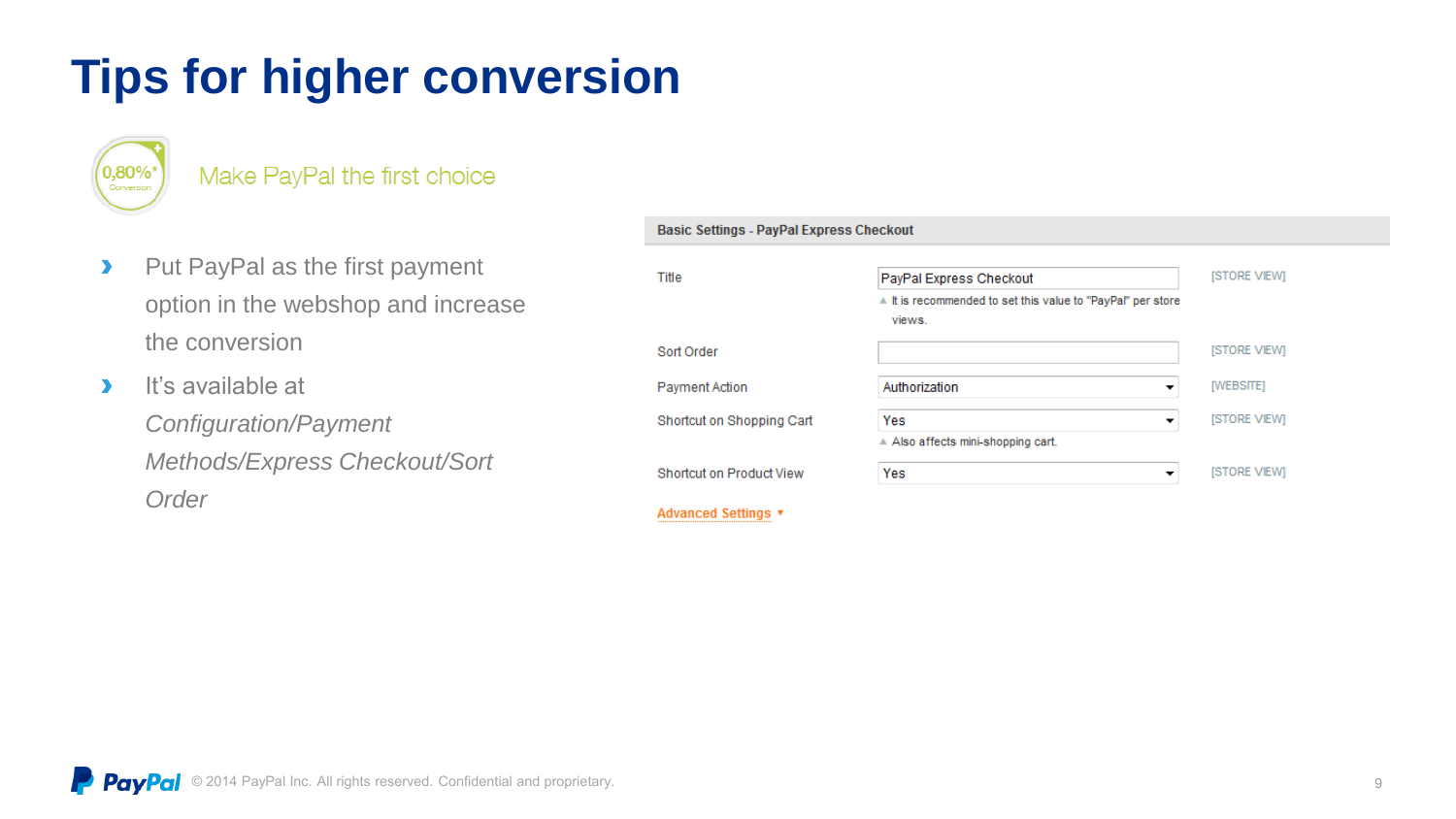

#### Payment without registering

- Guest checkout at PayPal: For new  $\blacktriangleright$ buyers, signing up for a PayPal account is now optional.
- Customers can complete their  $\blacktriangleright$ payments first, and then decide whether to save their information in a PayPal account for future purchases.

| Your order summary                                                         |                          | Choose a way to pay<br>PayPal securely processes payments for KakoiStyle. |                     |  |
|----------------------------------------------------------------------------|--------------------------|---------------------------------------------------------------------------|---------------------|--|
| Descriptions                                                               | Amount                   |                                                                           |                     |  |
| Mandom Long Keep Gel Super Hard<br><b>Bem price: \$6.99</b><br>Quantity: 3 | \$20.97                  | - Have a PayPal account?<br>Log in to your account to pay                 | PayPal <sup>®</sup> |  |
| <b>Item total</b>                                                          | \$20.97                  | Email                                                                     |                     |  |
| Shipping and handling                                                      | \$18.48                  | PayPal password                                                           |                     |  |
|                                                                            | <b>Total \$39.45 USD</b> | Login                                                                     |                     |  |
|                                                                            |                          | Forgot your email address or password?<br>Don't have a PayPal account?    |                     |  |
|                                                                            |                          | Pay with your debt or credit card as a PayPal guest                       |                     |  |
|                                                                            |                          | Cancel and return to KakoShrie.                                           |                     |  |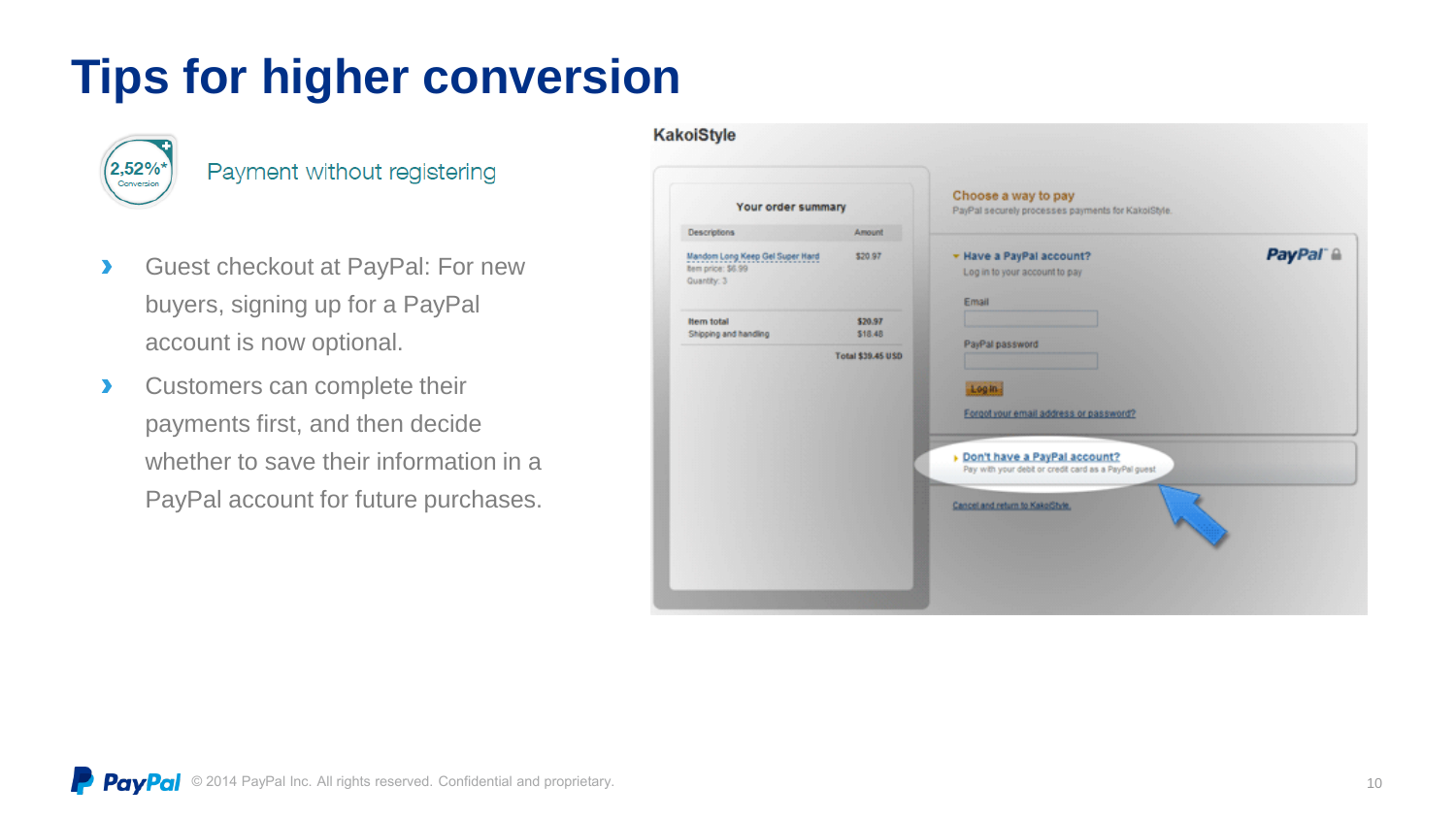



#### Experience TOTAL 8.88% increase in conversion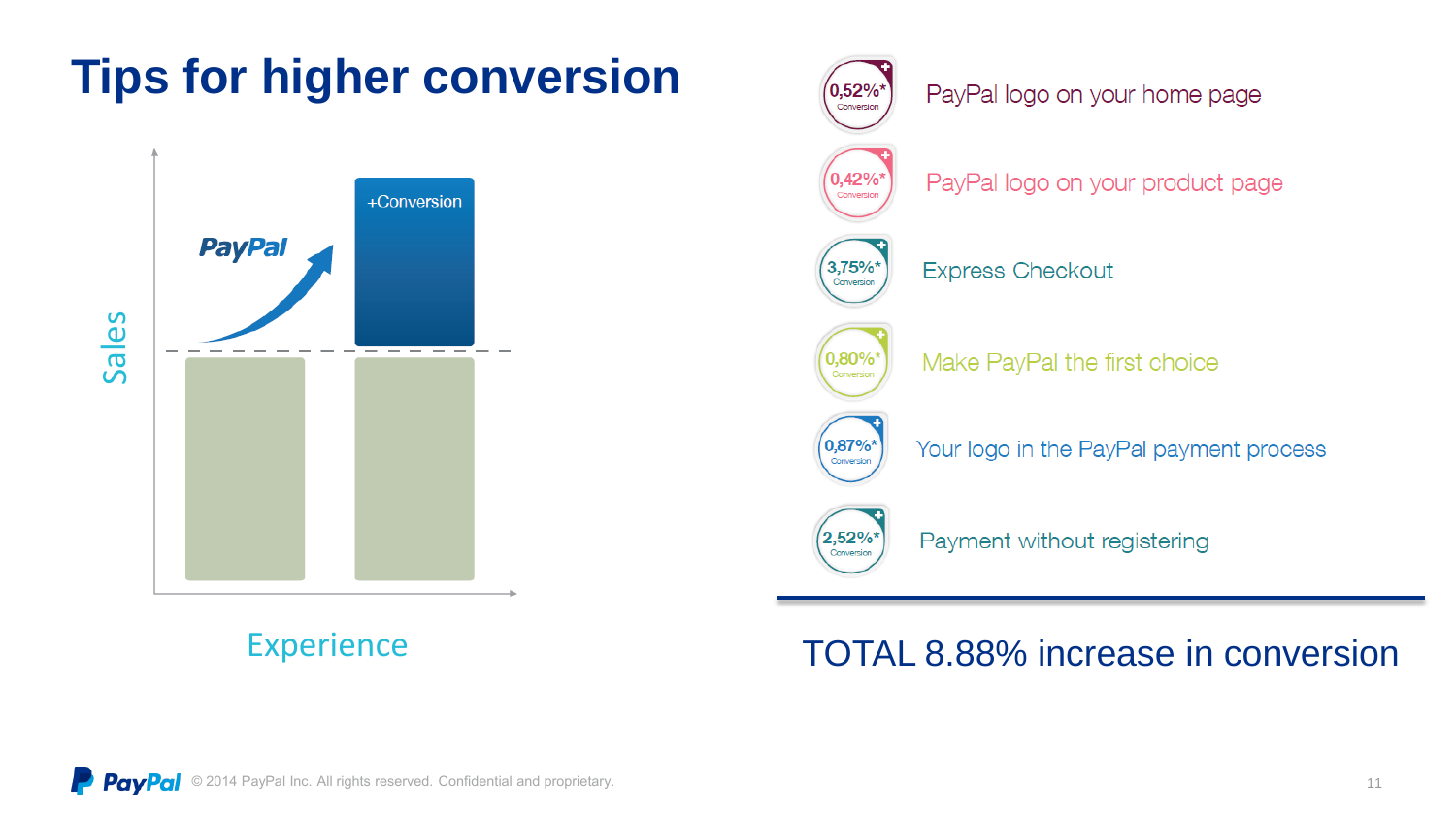# *A/B testing case study*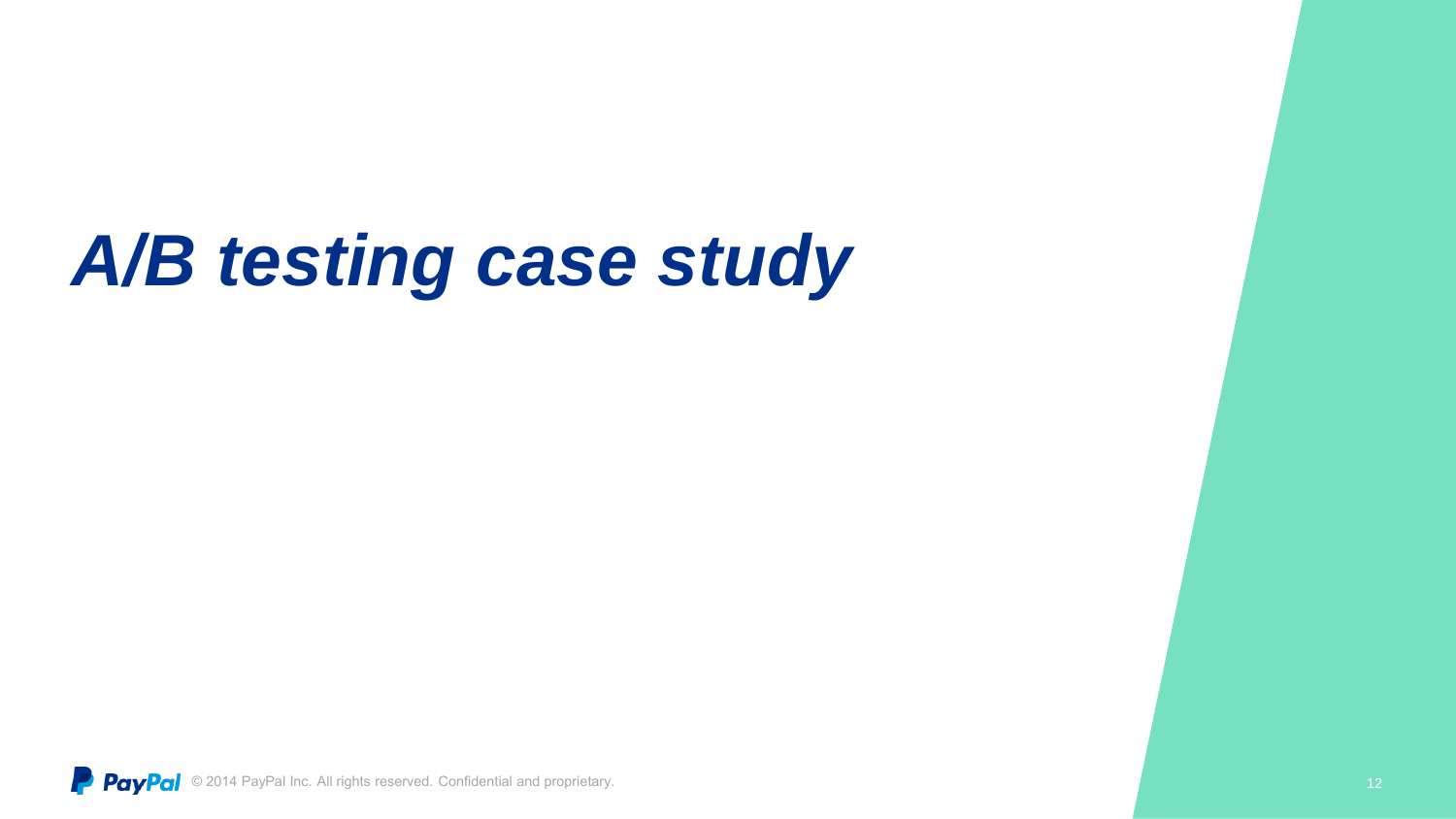#### **Impact Conversion Rate**

AB Testing – Example Merchant Data

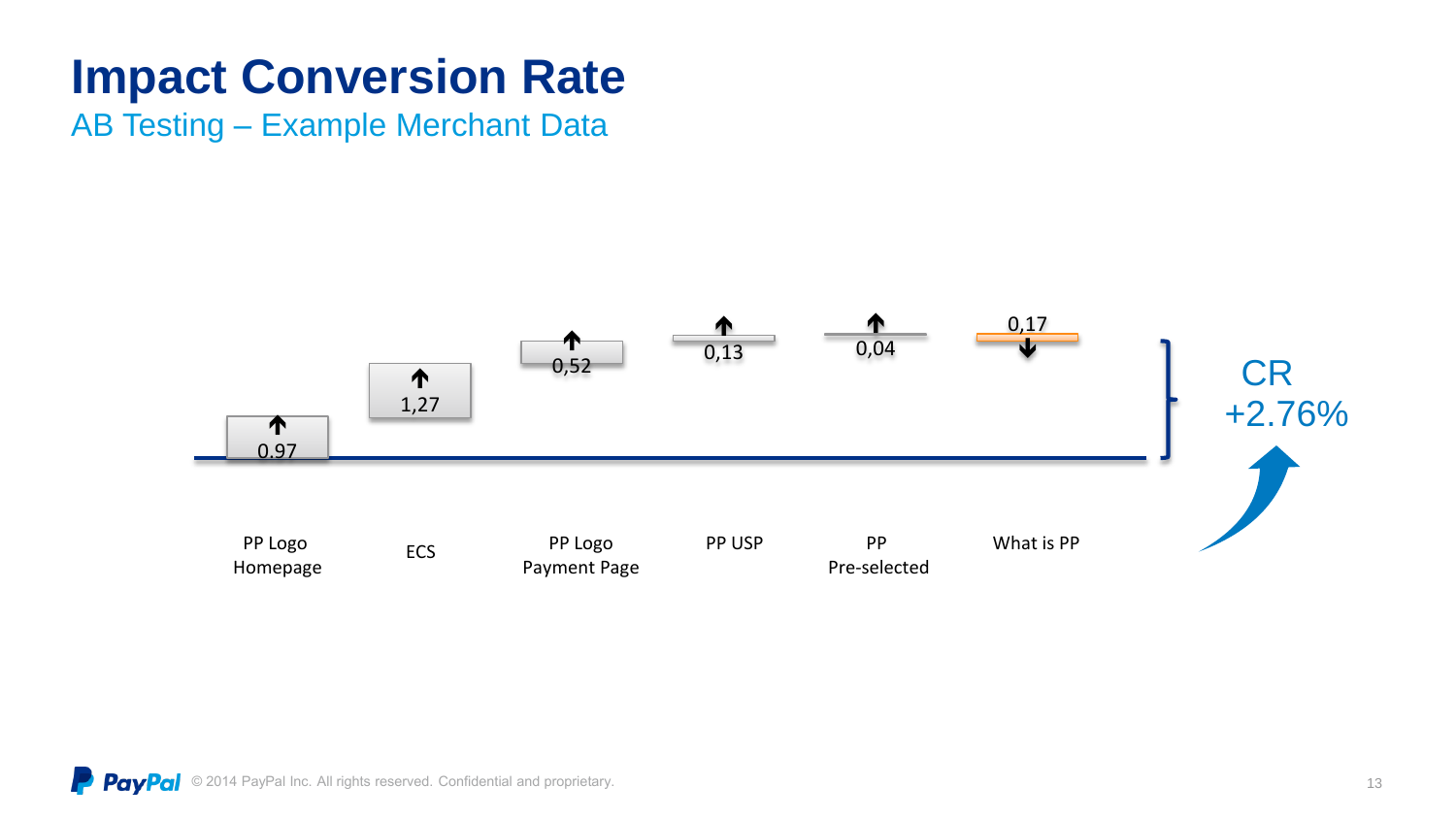## **Impact Total Sales**

AB Testing – Example Merchant Data